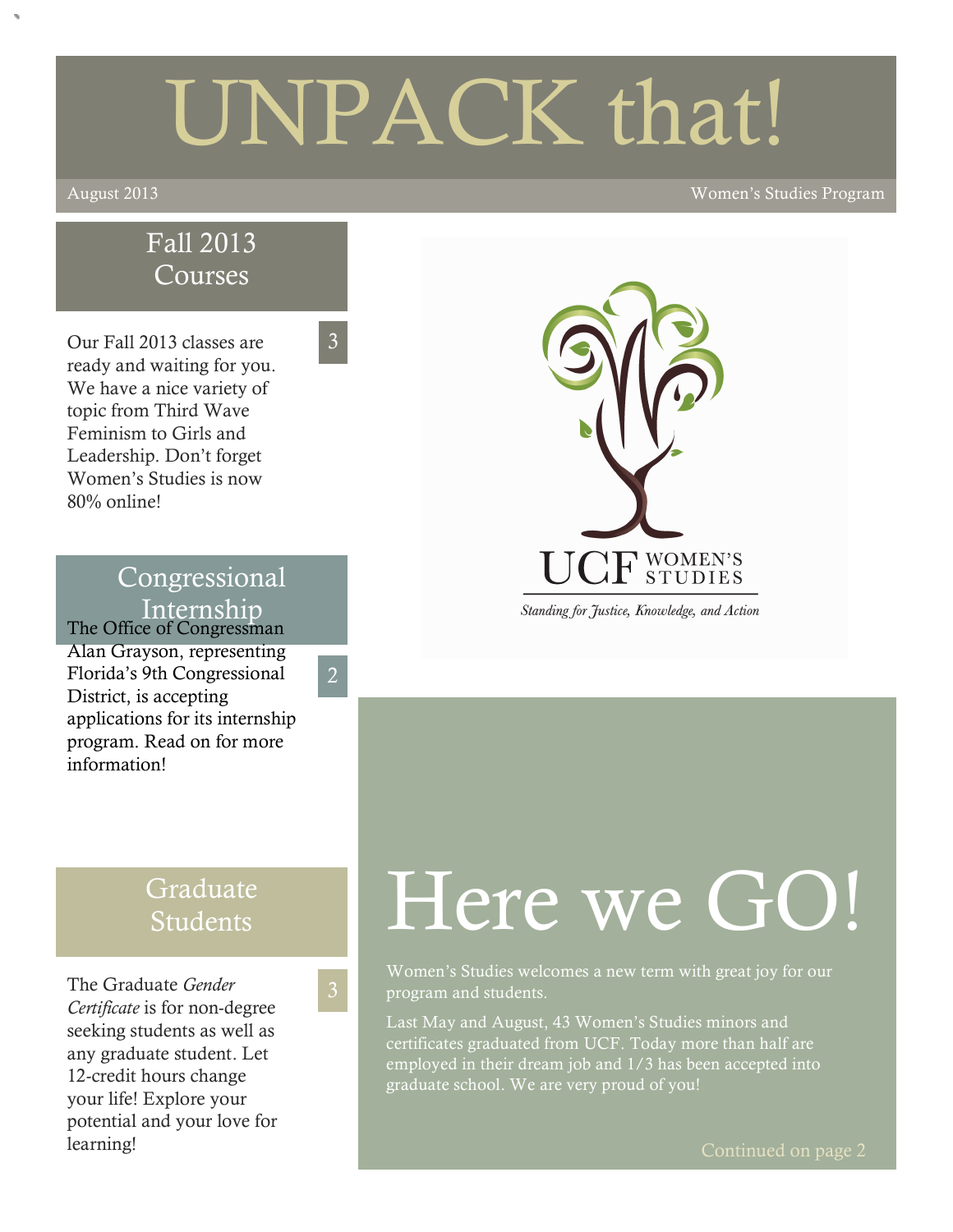

## **Faculty**

- Maria Cristina Santana, Ph.D.
- Program Director
- Associate Professor
- santana@ucf.edu



- Leandra Preston-Sidler
- **Instructor**
- leandra.preston@ucf.edu



- **Meredith Tweed**
- **Instructor**
- meredith.tweed@ucf.edu

For our Faculty Affiliates go to http://womensstudies.cah.ucf.edu/staff.php

#### Internship Opportunity

The Office of Congressman Alan Grayson, representing Florida's 9th Congressional District, is accepting applications for its internship program for the Orlando and Kissimmee offices. This program is a great opportunity for college students to gain valuable experience working in a Congressional office. Interns will be able to learn and develop new skills in the areas of office management, constituent and social services, communications/press, grants, outreach and public relations. Internships are open to all majors and letters of recommendation may be available upon successful completion of the program.

#### For more information please contact:

#### **Jose R. Rodriguez**

jose.rodriguez@mail.house.gov **Staff Assistant and Constituent Services Representative** Congressman Alan Grayson (FL-09) Orlando District Office 5842 S. Semoran Blvd. Orlando, FL 32822 Office: (407) 615-8889 Fax: (407) 615-8890

## (Continued)

#### Congratulations to the following students!

Ashley Allen\*Alexa Barnett\* Kendra Bartel\* Nena Brown\*Amanda Buitron\*Treshawndra Capers\*Ellery Cason\*Hayley Cavataro\*Mary Cooley\*Stephanie Cooper\*Samantha Daley\*Carol Delano\*Carey Davis\*Nora Elsayed\* Rachel Francis \*Nicole Godreau\*Ladonna Green\*Shelly Hall\*Stephanie Harmon\*Britney Harris\*Emily Helm\*Emily Jackson\* Gracen Kovacik\*Danisha Love\* Rachel Miles\* Kiara Nair\*Alexa Nelen\*William Nichols\*Amirica Nicholson\*Kelsey Paul\* Diego Plaza\* Kelly Quintero\* Kristina Ramos\*Karen Rang\*Latoya Rattery\* Alexandra Rupp\* Austin Steele\*Hanna Stephens\* Megan Swider\*Valerie Tindall\*Candace Treadway\*Tajuana White\*Kristen Wilson\*Elizabeth Wonsick

Our students continue to present nationally in conferences, in UCF venues like the Showcase Undergraduate Research Excellence (SURE) and the Showcase of Service Learning.

Taking Up Space: Empowerment Through Community Building and Peaceful Protest, Samantha Daley, Nicole Elinoff and Emily Vrotsos, *Sarah Lawrence College's 15th Annual Women's History Conference.*

Environmental Sustainability Award and College of Arts and Humanities Excellence Award, Loren Alonso, Samantha Daley, Nicole Elinoff, and Grace Parker, *UCF Service-Learning Showcase*

*Scholarship Awards given by Women's Studies (every spring term) and winners.*

(3) Dorothy Height Outstanding WST Graduate for 2013 (\$100.00/each): Emily Helm, Rachel Miles and Kelly Quintero.

(1) Eleanor Roosevelt Emerging LEAD Scholar Award with LEAD Scholar Program (\$100): Amirica Nicholson

(1) Martha Hitt STEM Emerging Scholar Award (\$250.00): Michelle Rich

(1) Orange County Medical Alliance Society (\$500.00): Caroline Espada

Scholarships accepted until February 2014 at

http://womensstudies.cah.ucf.edu/awards.php

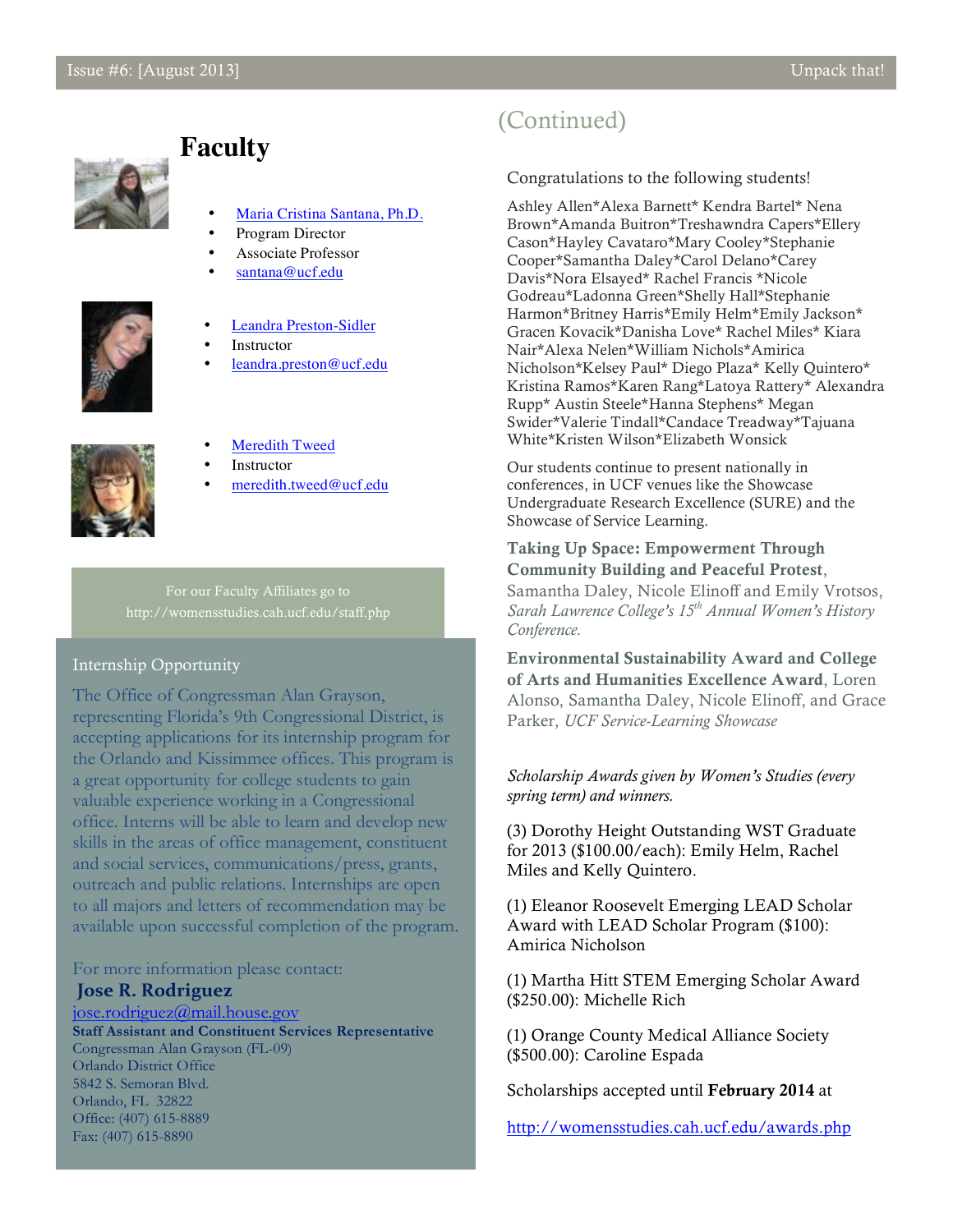#### Issue #6: [August 2013] Unpack that!





Tech Trek is a weeklong science, technology, engineering, and math (STEM) summer camp for rising eighth-grade girls. The camp is designed to develop girls' interest, excitement, and selfconfidence in STEM fields. This is a competitive national grant offered by the American Association of University Women (AAUW).

UCF's Women's Studies is the sponsor agent at for the Orlando Tech Trek. We proudly brought 40 girls from all over Florida to our main campus.

Girls participated in rocket building and launching, took a trip to Kennedy Space Center, participated in team-building exercises, and had the opportunity to interact with STEM professional women in the Orlando area.

The Young Women's Leaders Program, Women's Studies mentoring program for Seminole Schools, will lead three activities during Tech Trek.

http://techtrek-fl.aauw.net/

JULY 21- JULY 26, 2013

# GRADUATE Students

- This year's Grad Fair will be held on Wednesday, September 11, 2013, from 4:30 p.m. to 7:30 p.m. in the Pegasus Ballroom of the UCF Student Union. The fair offers an open housestyle event that is free and open to anyone interested in a UCF doctoral, master's, specialist or certificate program. Look for the Women's Studies table!
- One-one-One with a librarian: A Research Consultation is a one-on-one appointment with a librarian for extensive, in-depth research assistance. The library staff will do their best to match you with a librarian who has some expertise in the subject area of your research. To sign up for a Research Consultation appointment:

Call the Reference Office at 407-823- 3379, or Visit the Reference Desk, or go to

http://library.ucf.edu/Reference/Resea rchConsultations/Default.php

- Make your appointment with Dr. M. C. Santana, program director for advising at Santana@ucf.edu
- More information on the Graduate Gender Certificate at http://www.graduatecatalog .ucf.edu/Programs/Program .aspx?ID=1458 because 12 credit hours can change your life!!